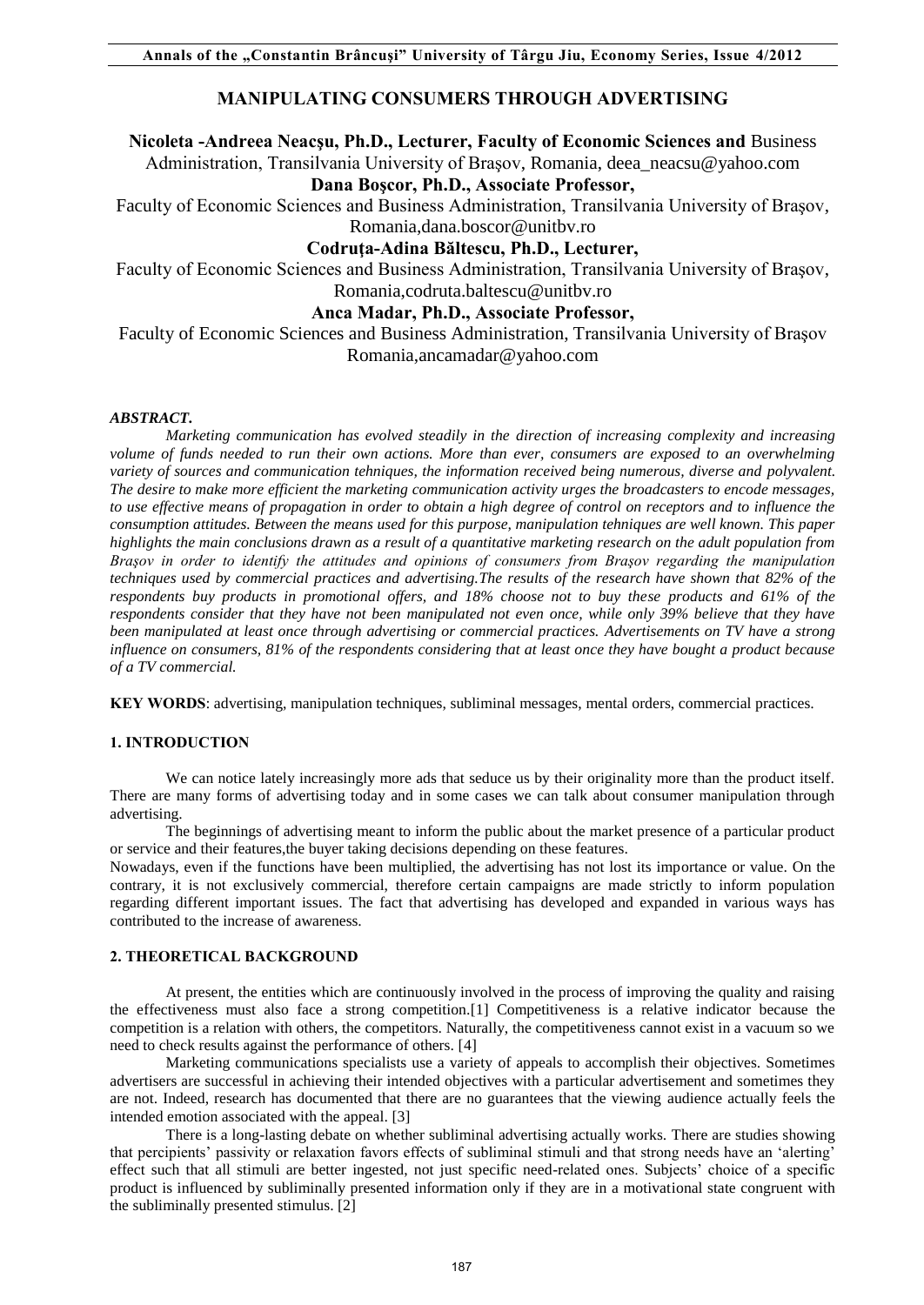Manipulation uses various techniques, from very simple to extremely sophisticated, from those with immediate results to those whose effects are seen after years, from those used to influence certain persons to those focused on remodelling the entire society. According to these techniques, manipulation can have various forms, the most well known being persuasion, misinformation and intoxication. [5]

In the Explanatory Dictionary of the Romanian Language (2009), manipulation is defined as the action of  $\alpha$ , to handle, "to determine", by mental means, a group, a community to actions with targets belonging to a will outside their interests, to influence the public opinion through media or other persuasive methods.

The same concept, from a psychosocial perspective means a technique or a system of tehniques determining a person to do something which would not be done naturally. Manipulation means, in general, that an influence agent, individual or group, to try, by using different strategies to influence the social representations of a so called target. This process is based, generally, on a mental link between those.

According to the Encyclopedic Dictionary (2008), "manipulation is an action of influencing, by a set of means ( press, radio, television) through which, without using constraints, are imposed to persons ( groups) certain behaviours, cultivating the impression that the action is in accordance with own interests".

The subliminal messages are one of the best well known manipulation techniques of consumers. When we hear this word we link it with the idea of manipulation. When we say subliminal messages we think about those messages received unconscious by the receiver and creating a further reaction.

Subliminal messages target to determine persons, groups to do a certain thing, to buy a certain product, to go to a certain store, to believe or not a certain thing. In fact these are mental orders received by the human unconscious and his effect is measured by the degree in which the individual who received them reacted to them. These mental orders are simple words inserted separately in a speech or advertisement with the expected effect to determine the brain to trigger an action. These must be always formulated positively in order to be effective. For example: Think, Buy, Work with us, Trust me, Rebel yourself! [6]

### **3. RESEARCH METHODOLOGY**

A marketing research was conducted for the adult population of Braşov, with the aim to know their attitudes and opinions regarding the manipulation tehniques used through commercial practices and advertising. The researched population represent the target audience for the merchants. It is formed by the people residing in Braşov, from the urban area, of both genders, who are more than 18 years old. The stable population of Brasov county in the urban area at 1st of January 2011 was 440.319 persons, of which 211.384 males and 228.935 females.

In order to obtain accurate results for the research theme it was chosen as a sampling method the random sampling ( probabilistic). From the random sampling it was chosen the random steps.

- The primary sampling units neighborhoods of Braşov county (14) Centrul Vechi, Centrul Civic, Schei, Valea Cetății, Tractorul, Noua, Triaj, Astra, Rulmentul, Bartolomeu, Florilor, Scriitorilor, Uzina 2 and Stupini. From the listed neighborhoods, three were selected randomly: Răcădău, Astra and Centrul Vechi.
	- Secondary units 2 streets from each neighborhood. The selected streets are:
		- Cartierul Răcădău: Strada Mureşului şi Strada Jepilor
		- Cartierul Astra: Strada Jupiter şi Strada Cometei
		- Cartierul Centrul Vechi: Strada Republicii and Strada Nicolae Bălcescu
- Tertiary units- households from these streets. Two households will be chosen from each street.

### **4. RESULTS OF THE RESEARCH**

Following the results of the research, 81% of the respondents consider that at least once they have bought a product because of a TV commercial (Table 1).

|         |       |     | $\frac{0}{0}$ | <b>Valid</b><br>$\frac{0}{0}$ | Cumulative % |
|---------|-------|-----|---------------|-------------------------------|--------------|
| Valid   | No    | 18  | 18,0          | 18,2                          | 18,2         |
|         | yes   | 81  | 81,0          | 81,8                          | 100,0        |
|         | Total | 99  | 99,0          | 100,0                         |              |
| Missing | 99,00 |     | $1,\!0$       |                               |              |
| Total   |       | 100 | 100,0         |                               |              |

## **Table 1. Have you ever bought products due to a TV commercial?**

Although there are many products which benefit from an unethical advertising and which determines the consumers not to trust the products advertised, on the romanian market there are many products/services which are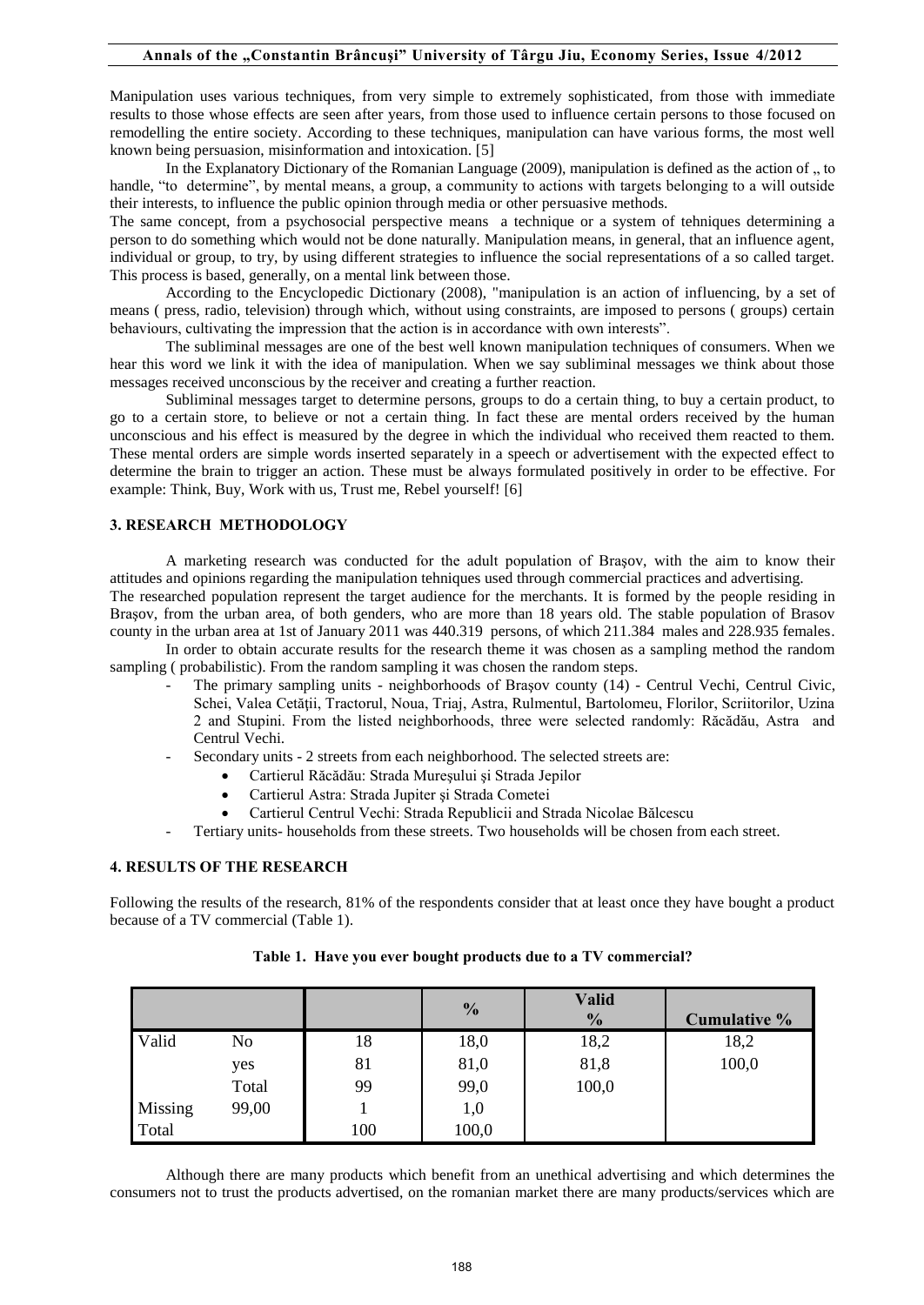intensely promoted with the help of a public person or a celebrity.It can be noticed (table 2) that most of the respondents have answered that the presence of celebrities in a TV commercial does not influence the decision of purchasing that good (34%).

|       |         | Frequency | $\frac{0}{0}$ | <b>Valid</b><br>$\frac{0}{0}$ | <b>Cumulative</b><br>$\frac{0}{0}$ |
|-------|---------|-----------|---------------|-------------------------------|------------------------------------|
| Valid | ,00     | 2         | 2,0           | 2,0                           | 2,0                                |
|       | 1- none | 34        | 34,0          | 34,0                          | 36,0                               |
|       | 2,00    | 27        | 27,0          | 27,0                          | 63,0                               |
|       | 3,00    | 30        | 30,0          | 30,0                          | 93,0                               |
|       | 4,00    |           | 7,0           | 7,0                           | 100,0                              |
|       | Total   | 100       | 100,0         | 100,0                         |                                    |

**Table 2. The influence on consumers of celebrities' presence in advertisements**

After analyzing responses it was noticed that 32.2% of respondents put quality first in choosing products, 28.3% think that price is more important, 19.3% are interested in the brand of the product, 11.3% take into account the promotional offers and only for 9% of the respondents the packaging is important (Table 3).

| Table 3. Issues that influence the purchase of goods and services |  |  |
|-------------------------------------------------------------------|--|--|
|-------------------------------------------------------------------|--|--|

|                   | <b>Answers</b> |               |  |  |  |
|-------------------|----------------|---------------|--|--|--|
|                   | Frequency      | $\frac{0}{0}$ |  |  |  |
| Price             | 88             | 28.3%         |  |  |  |
| Quality           | 100            | 32.2%         |  |  |  |
| Package           | 28             | 9.0%          |  |  |  |
| <b>Brand</b>      | 60             | 19.3%         |  |  |  |
| Promotional offer | 35             | 11.3%         |  |  |  |
| <b>TOTAL</b>      | 311            | 100.0%        |  |  |  |

It can be noticed that at the level of the sample 67.3% of women consider that they can be manipulated through advertising or commercial techniques, while only 35.6% of the men consider they can be manipulated (Table 4).

**Table 4. Manipulation through advertising and commercial tehniques by gender**

|                                                       |     | Women | Men   | <b>Total</b> |
|-------------------------------------------------------|-----|-------|-------|--------------|
| Do you consider that<br>you have been<br>manipulated? | YES | 67,3% | 35,6% | 56,5%        |
|                                                       | NO  | 32,7% | 64,4% | 43,5%        |
| Total                                                 |     | 100%  | 100%  | 100%         |

In table 5 it can be noticed that 77% of the interviewed persons consider that the products marked on shelves in stores attract their attention and only 23% have answered that they do not attract their attention. **Table 5. Attracting attention by the products marked on shelves**

|       | Frequency                |      |
|-------|--------------------------|------|
| NO    |                          | 23%  |
| YES   | $\overline{\phantom{a}}$ | 77%  |
| Total | 00                       | 100% |

The products in promotional offers influence the consumers very much, from table 6 resulting the fact that 82% of them buy such products, and 18% of the respondents choose not to buy the products in offer.